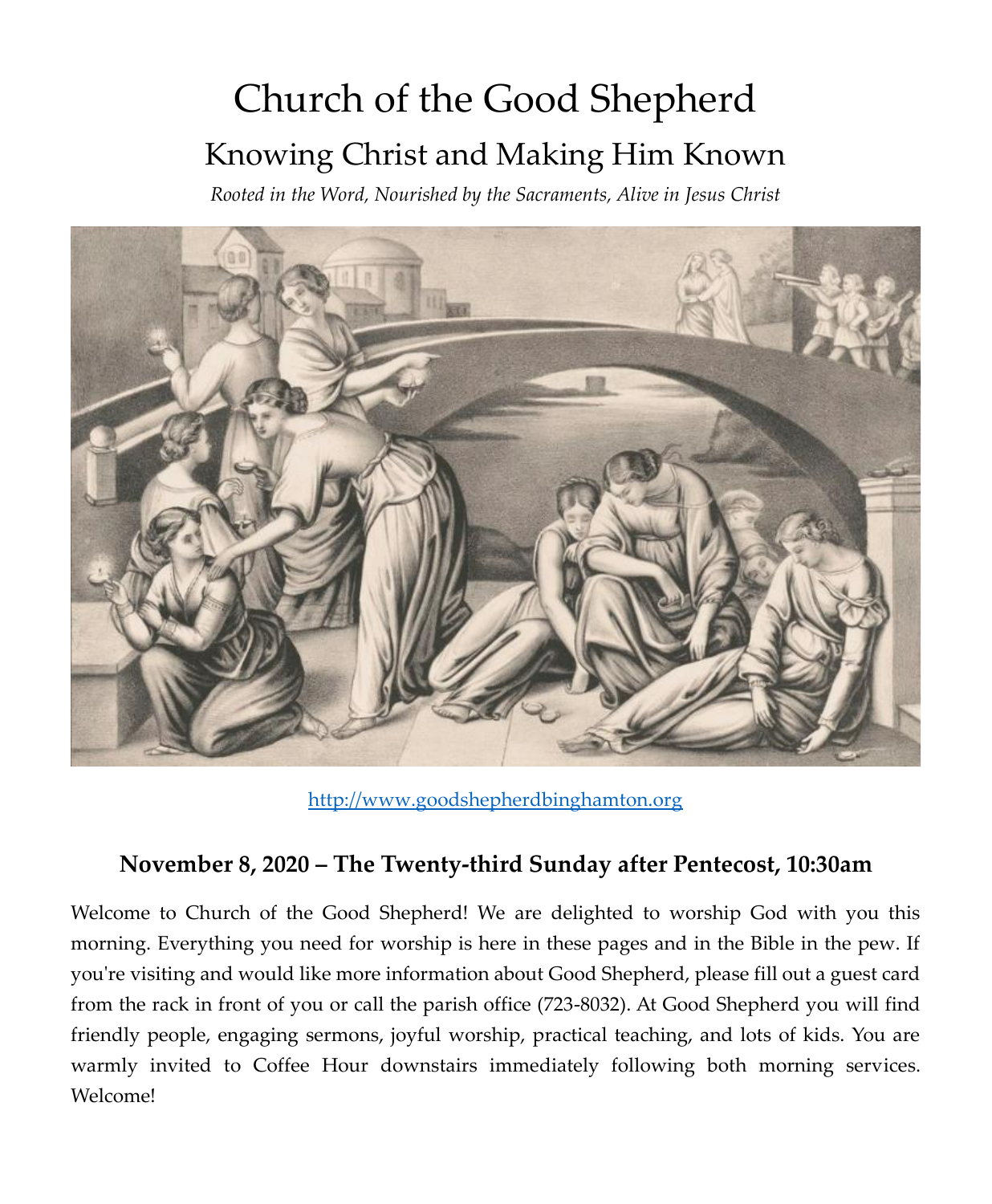### **Weekly Update, November 8, 2020 Ongoing Ministries**

**Tuesday Morning Bible Study** This bible study meets every Tuesday morning at 9:05am to walk through different books of the bible, verse by verse. Taught by Matt Kennedy in the main room of the parish hall. This class can be viewed in person or online each week by livestream. For more information, please contact the church office.

**Thursday Evening Beginner's Bible Study** The Thursday evening bible study is a beginner's bible study that normally takes place in the green youth classroom at 6pm each week following the Shepherd's Bowl Community dinner, however it is currently being taught online. This is a great place to connect with others and learn more about what God has to say to us through his word.

**Shepherd's Bowl Community Dinner** Each Thursday evening, Good Shepherd offers a free community dinner to all. The Shepherd's Bowl ministry seeks to give a nutritious meal to the people of Good Shepherd and the wider community. If you are able, this is a great time to get to know others in our community and congregation and have a free meal! Shepherd's Bowl is currently being served as a take away meal due to the health and safety concerns surrounding the covid epidemic.

**Friday Morning Men's Bible Study** Each Friday morning, a group of men gather at 6:30am to share bible study and prayer time together. Men of any age are welcome to attend. This study is currently meeting online and in person. If you are interested in learning more about this study, please email Pastor Matt, Jonathan Groves, or contact the church office.

**Good Shepherd Youth Group** Youth Group meets on Sunday night from 6:00 – 7:30pm at Good Shepherd. All youth between the ages of 12-18 are welcome to join as the youth group continues to study the book of Romans. Please contact Tyler Van Fossen if you'd like to know how to help or be involved in the Good Shepherd Youth Group in any way. Email: tvf.arrowhead@gmail.com.

**Good Shepherd Member Food Pantry** The Good Shepherd Member Food Pantry has food available. Please contact a member of the staff or the church office if you need access to the pantry.

**Christian Education for All** Each Sunday morning at 9:15am there is a Christian Education class (Sunday School) provided. Adult Education takes place in the parish hall, but is currently being taught in the tent on the garage lawn, and children's classes are currently on hold. Please contact Anne Kennedy for more information.

The current Christian Ed series is being taught by Matt Kennedy and is called *Controversies of the Apostolic Age*.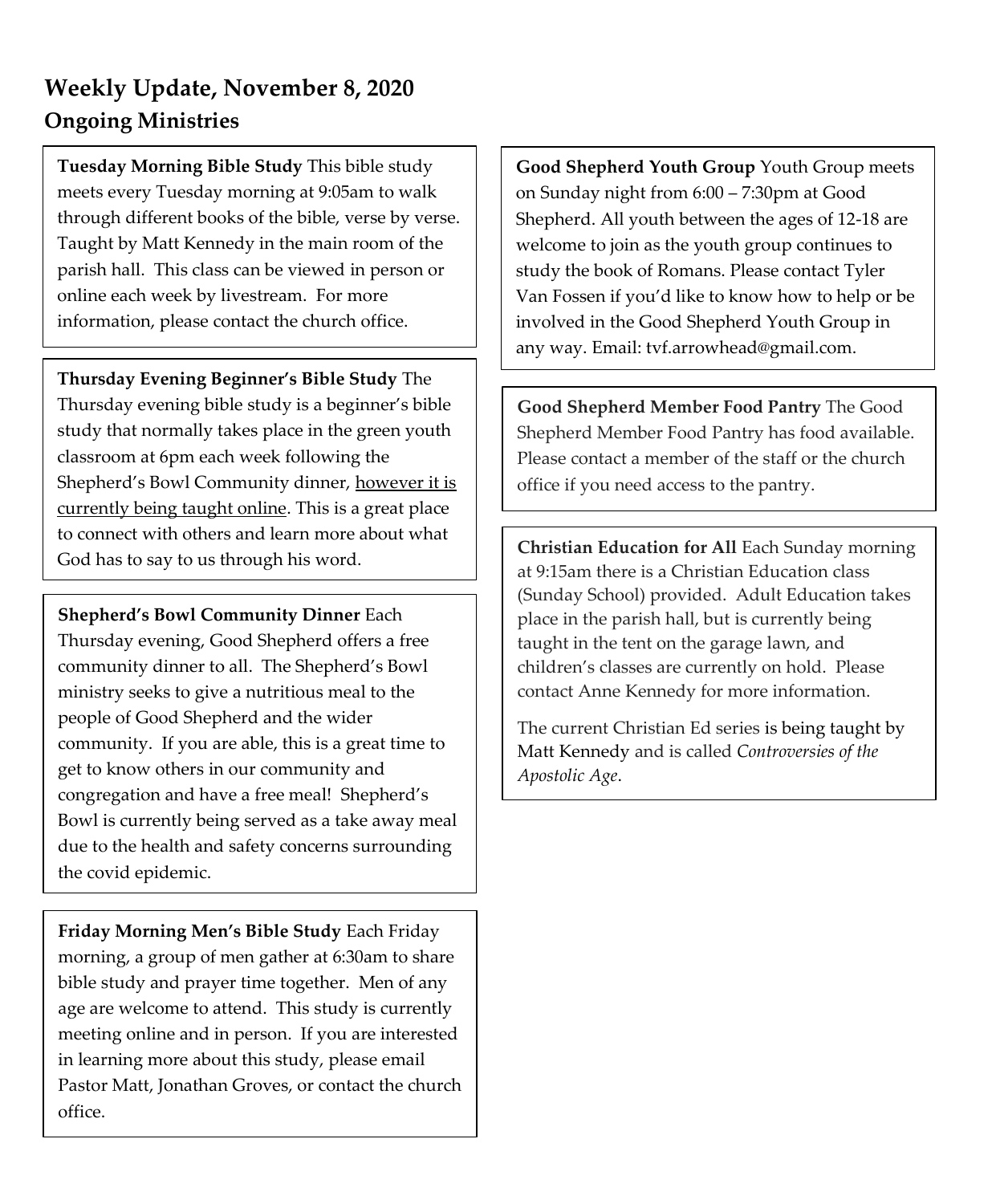| Sunday    |                                      |
|-----------|--------------------------------------|
| 8:00am    | Service of Holy Eucharist, no music  |
| 9:15am    | Christian Ed for adults and children |
|           | (online and outdoor observance)      |
|           | available)                           |
| 10:30am   | Service of Holy Eucharist (indoor,   |
|           | online, and outdoor observance       |
|           | available)                           |
| 12:30pm   | Please feel free to bring your own   |
|           | lunch and seating, and enjoy some    |
|           | social time in the parking lot after |
|           | the service.                         |
| $6:00$ pm | Youth Group - Meet in the parish     |
|           | hall at Good Shepherd                |
| 6:00pm    | Catechesis for children aged 2-11    |
|           | Meet in the children's classroom     |
|           | area of the parish hall              |

# **Monday**<br>6:30pm

Vestal Eastside Mission Group *(see blurb for more information)*

### **Tuesday**

| $9:05$ am        | Tuesday Morning Bible Study         |
|------------------|-------------------------------------|
| $7:00 \text{pm}$ | <b>Binghamton Southside Mission</b> |
|                  | Group                               |
|                  | (see blurb for more information)    |

#### **Wednesday**

| 7:00 <sub>pm</sub> | Bing. Westside Mission Group<br>(see blurb for more information)          |
|--------------------|---------------------------------------------------------------------------|
| $7:00 \text{pm}$   | <b>Vestal 4 Corners Mission Group</b><br>(see blurb for more information) |

### **Thursday**

| 5:30 <sub>pm</sub> | Shepherd's Bowl Community |
|--------------------|---------------------------|
|                    | Dinner                    |
| $6:00 \text{pm}$   | Beginner's Bible Study    |

#### **Friday**

6:30am Men's Breakfast and Bible Study

#### **Saturday**

| Sunday              |                                      |
|---------------------|--------------------------------------|
| 8:00am              | Service of Holy Eucharist, no        |
|                     | music                                |
| 9:15am              | Christian Ed for adults and          |
|                     | children (online and outdoor         |
|                     | observance available)                |
| 10:30am             | Service of Holy Eucharist (indoor,   |
|                     | online, and outdoor observance       |
|                     | available)                           |
| 12:30 <sub>pm</sub> | Please feel free to bring your own   |
|                     | lunch and seating, and enjoy some    |
|                     | social time in the parking lot after |
|                     | the service.                         |
| $6:00 \text{pm}$    | Youth Group – Meet in the parish     |
|                     | hall at Good Shepherd                |
| $6:00$ pm           | Catechesis for children aged 2-11    |
|                     | Meet in the children's classroom     |
|                     | area of the parish hall              |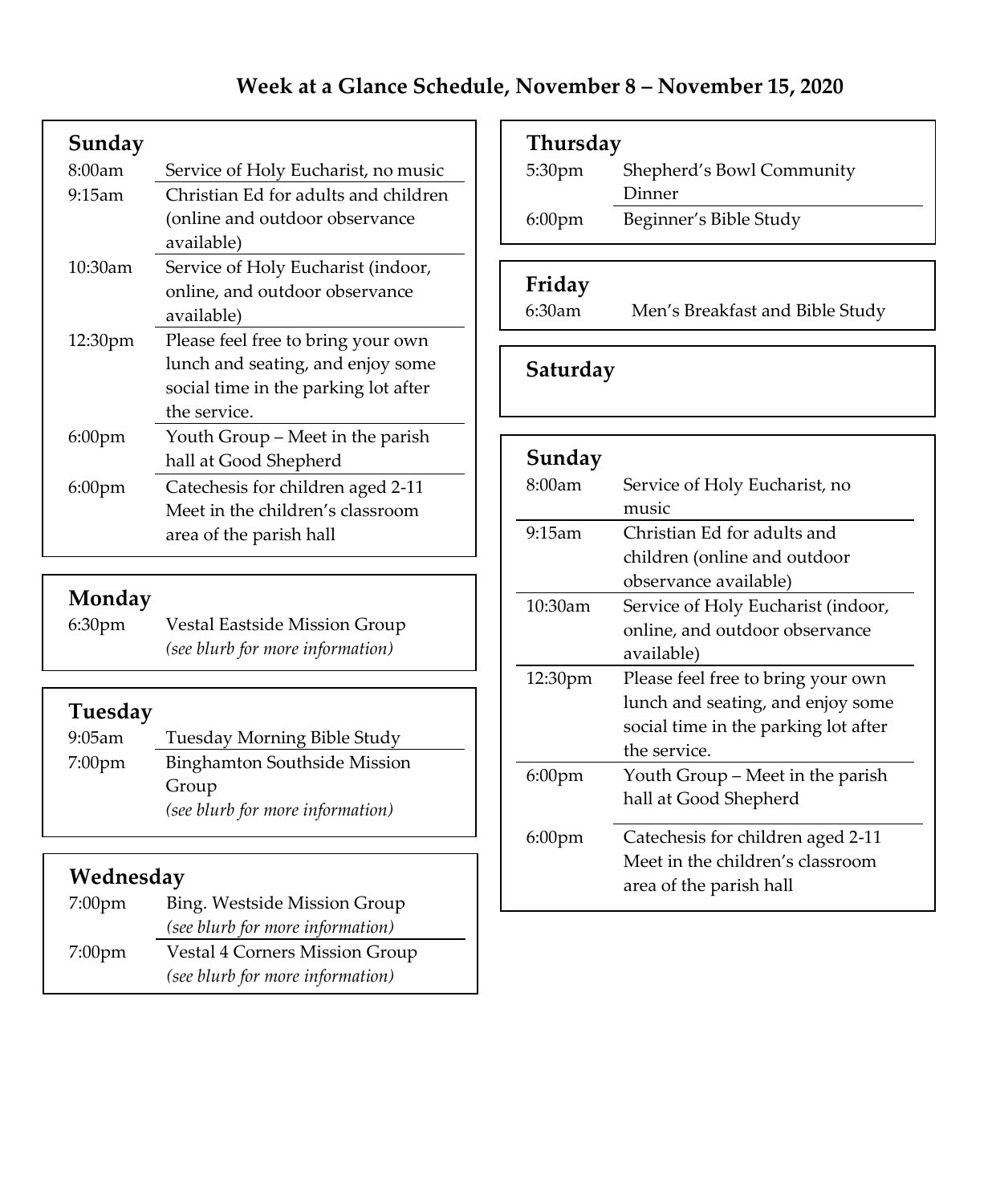#### *Please Pray For…*

**Anglican Church of North America** In the ACNA Cycle of Prayer, today we pray for the Anglican Province of Southeast Asia, The Rt. Rev. Melter Jiki Tais, Archbishop.

**Diocese of the Living Word** All Souls Anglican Church, Cherry Hill, New Jersey • The Rev. Canon Henry Jansma • Deacon Barbara Jansma • Clergy Widows

**For the Homebound** Betty Cancellieri, Kay Seaman, Lilian Malinak, Charles Mabula, Charles Hadley

**For the Sick** Peyton, Rick, Jason D., Doug & Maureen, Charles, Russ, Bill, Debbie, Bob, Hal and Carol, Joe B., Kay, Bev, Evelyn Martin, Kathy,

Eileen, Fred, Andrew, Larry Dimmick, Chris, Lillian, Diane Price, Keith LaGier, Lin, Bruce, Susan Dewing

**Missionaries** Pray for the work of Life Choices and for women and families in difficult situations.

#### **Serving at Good Shepherd November 8, 2020**

Altar Guild: Christine Osgood Shepherd's Bowl: Amanda Rabineau, Team 4 Usher (8:00): Terry Ray Reader (8:00): Christine Johnson Reader (10:30): Micah Lovell Usher (10:30): Phil Nelson Crucifer: Patrick Carlton Acolytes: Seth Carlton, Jonah Carlton Tellers: Helen Cetton, substitute

#### **Serving at Good Shepherd Nov. 15, 2020**

Altar Guild: Karen Berman Shepherd's Bowl: Martha Rice with Team 5 Usher (8:00): Terry Ray Reader (8:00): Pastoral Assistant Reader (10:30): Amber Lovell Usher (10:30): Chris Jones Crucifer: Aedan Kennedy Acolytes: Rowan and Gwendolyn Kennedy

| Daily Lectionary |                   |  |
|------------------|-------------------|--|
| Morning          | Evening           |  |
| Monday           |                   |  |
| Psalm 46         | Psalm 47          |  |
| Dan 1            | $2$ Chr $6$       |  |
| James 2          | Matt 26.57-end    |  |
| Tuesday          |                   |  |
| Psalm 48         | Psalm 49          |  |
| Dan 2            | 2 Chr 7-8         |  |
| James 3          | Matt 27.1-26      |  |
| Wednesday        |                   |  |
| Psalm 50         | Psalm 51          |  |
| Dan 3            | $2$ Chr $9$       |  |
| James 4          | Matt 27.27-56     |  |
| Thursday         |                   |  |
| Psalm 52         | Psalm 53-54       |  |
| Dan 4            | 2 Chr 10-11       |  |
| James 5          | Matt 27.57-ch. 28 |  |
| Friday           |                   |  |
| Psalm 55         | Psalm 56          |  |
| Dan 5            | 2 Chr 12-13       |  |
| 1 Pet 1          | Heb 1             |  |
| Saturday         |                   |  |
| Psalm 57         | Psalm 58          |  |
| Dan 6            | 2 Chr 14-15       |  |
| 1 Pet 2          | Heb <sub>2</sub>  |  |
| Sunday           |                   |  |
| Psalm 59         | Psalm 60          |  |
| Dan 7            | 2 Chr 16-17       |  |
| 1 Pet 3          | Heb <sub>3</sub>  |  |

#### *Happy Birthday!*

| November 10 | Allyson Beauharnois  |
|-------------|----------------------|
| November 12 | Karen Carlton        |
| November 13 | <b>Ben Manwaring</b> |
| November 15 | John H. King         |
| November 16 | Clark Gardner        |
| November 17 | Jeanie Garuto        |
| November 17 | Cadence Radman       |
|             |                      |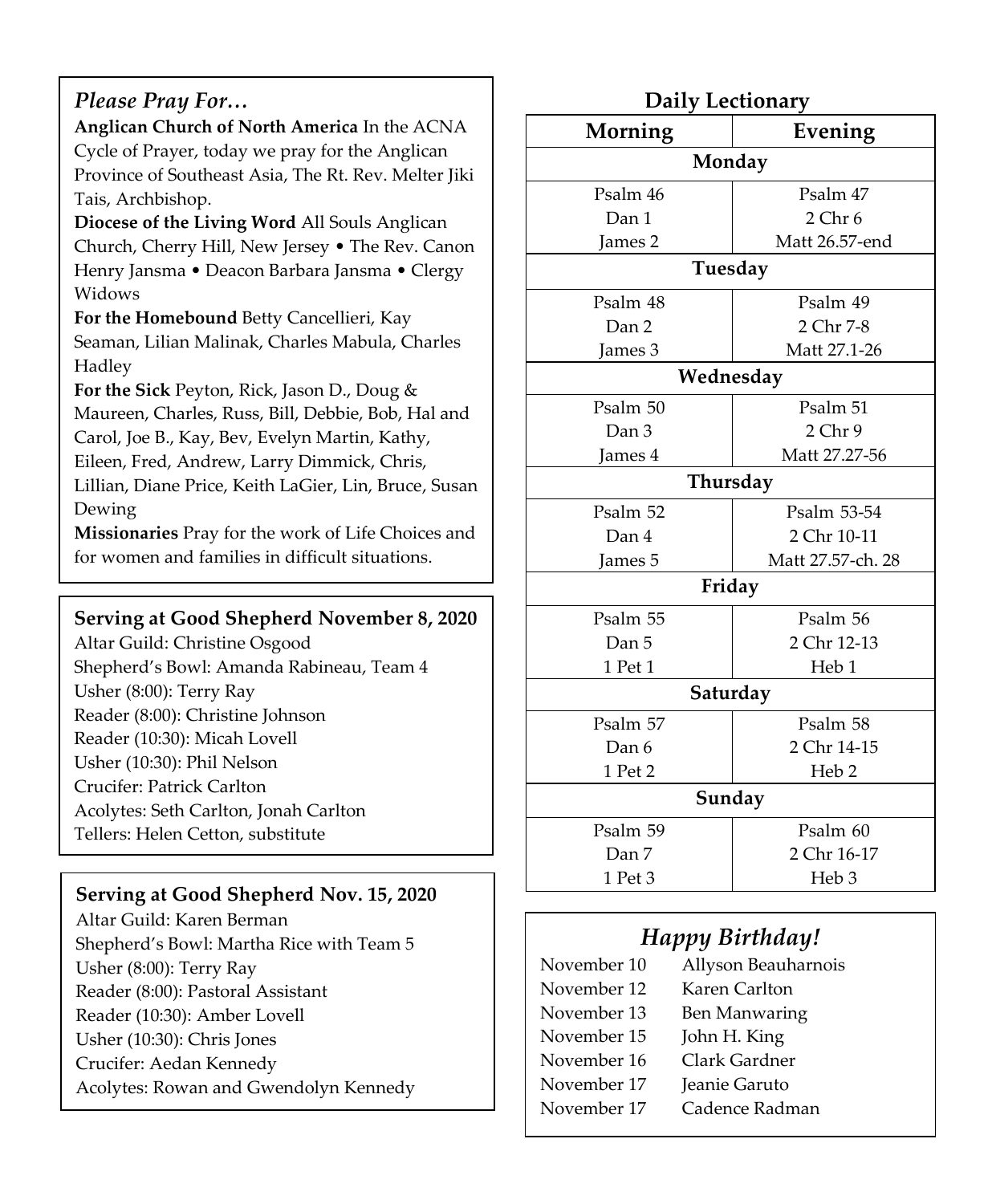#### **What's Going on at Good Shepherd…**

**Youth Group** is meeting in person this week in the parish hall at 6pm. Please contact Tyler Van Fossen for more information on how you can help with youth Group.

**Zoom Mission Group** There has been some interest expressed in putting together a mission group that meets by zoom for those that cannot attend an in-person mission group. If you would be interested in joining, please contact Jonathan Groves for more information.

**Mission Groups** exist to bring glory to God as we help each other become more like Christ for the sake of His kingdom and church. If you are looking for a way to get involved, grow in community, and deepen your understanding of God's word, Mission Groups are for you. And we are excited to start them up again this month! Please consider the list below, and if you are interested in joining any particular group, please contact that leader. If you have any questions, or would like to host or lead a group yourself, please talk with Jonathan Groves.

All Mission Groups will begin meeting between September 20-26.

#### **Vestal Eastside**

Leader: Ben Murphy Host: The Murphys Time: Mondays @ 6:30pm Location: 3109 Burris, Apt 4, Vestal, NY

#### **Binghamton Southside**

Leaders: Carrie Nelson and Jonathan Groves Host: Kariah Manwaring Time: Tuesdays @ 7:00pm Location: Good Shepherd Parish Hall

#### **Binghamton Westside**

Leaders: Tyler Van Fossen and Liz Hull Host: The Van Fossens Time: Wednesdays @ 7:00pm Location: 65 Beethoven St. Binghamton, NY

**Vestal 4-Corners** Leader: Chris Emmons Host:The Emmons Time: Wednesdays @ 7:00pm Location: 3105 King St., Endicott, NY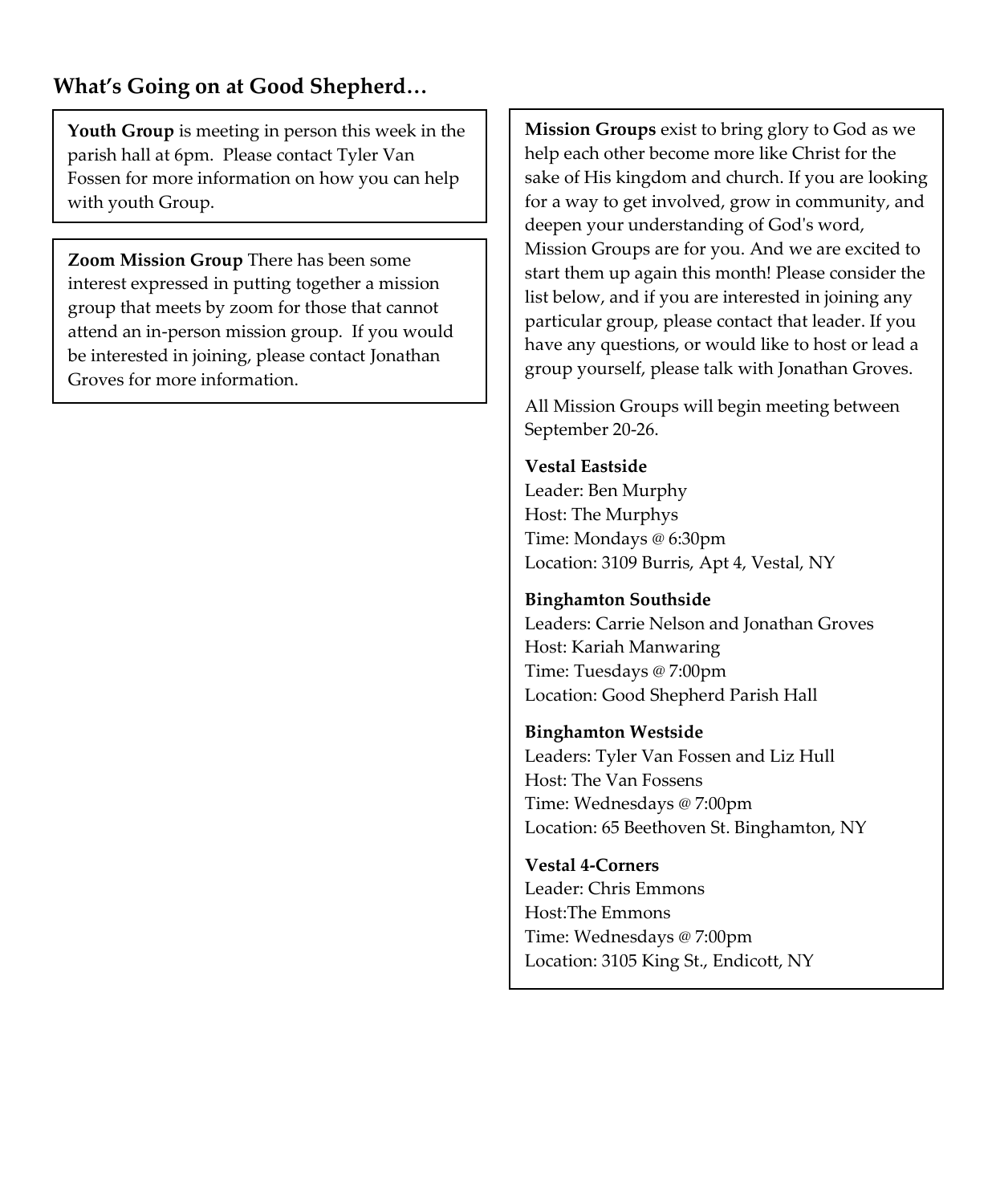# **Holy Eucharist**

| Prelude      | Before thy Throne, O God, We Kneel  |
|--------------|-------------------------------------|
| Processional | Lo! He Comes with Clouds Descending |

### **The Acclamation and Collect for Purity**

*The people stand* *Celebrant* Blessed be God, the Father, the Son and the Holy Spirit. *People* **And blessed be his kingdom, now and forever.** *Amen.*

 $A$ lmighty God, to you all hearts are open, all desires known, and from you no secrets are hid: Cleanse the thoughts of our hearts by the inspiration of your Holy Spirit, that we may perfectly

love you, and worthily magnify your holy Name; through Christ our Lord. *Amen.*

### T**he Summary of the Law**

Jesus said: You shall love the Lord your God with all your heart and with all your soul and with all your mind. This is the great and first commandment. And a second is like it: You shall love your neighbor as yourself. On these two commandments depend all the Law and the Prophets. *Matthew 22:37-40*

### **Gloria in Excelsis**

Glory to God in the highest, and peace to his people on earth. Lord God, heavenly King, almighty God and Father, we worship you, we give you thanks, we praise you for your glory. Lord Jesus Christ, only Son of the Father, Lord God, Lamb of God, you take away the sin of the world: have mercy on us; you are seated at the right hand of the Father: receive our prayer. For you alone are the Holy One, you alone are the Lord, you alone are the Most High, Jesus Christ, with the Holy Spirit, in the glory of God the Father. Amen.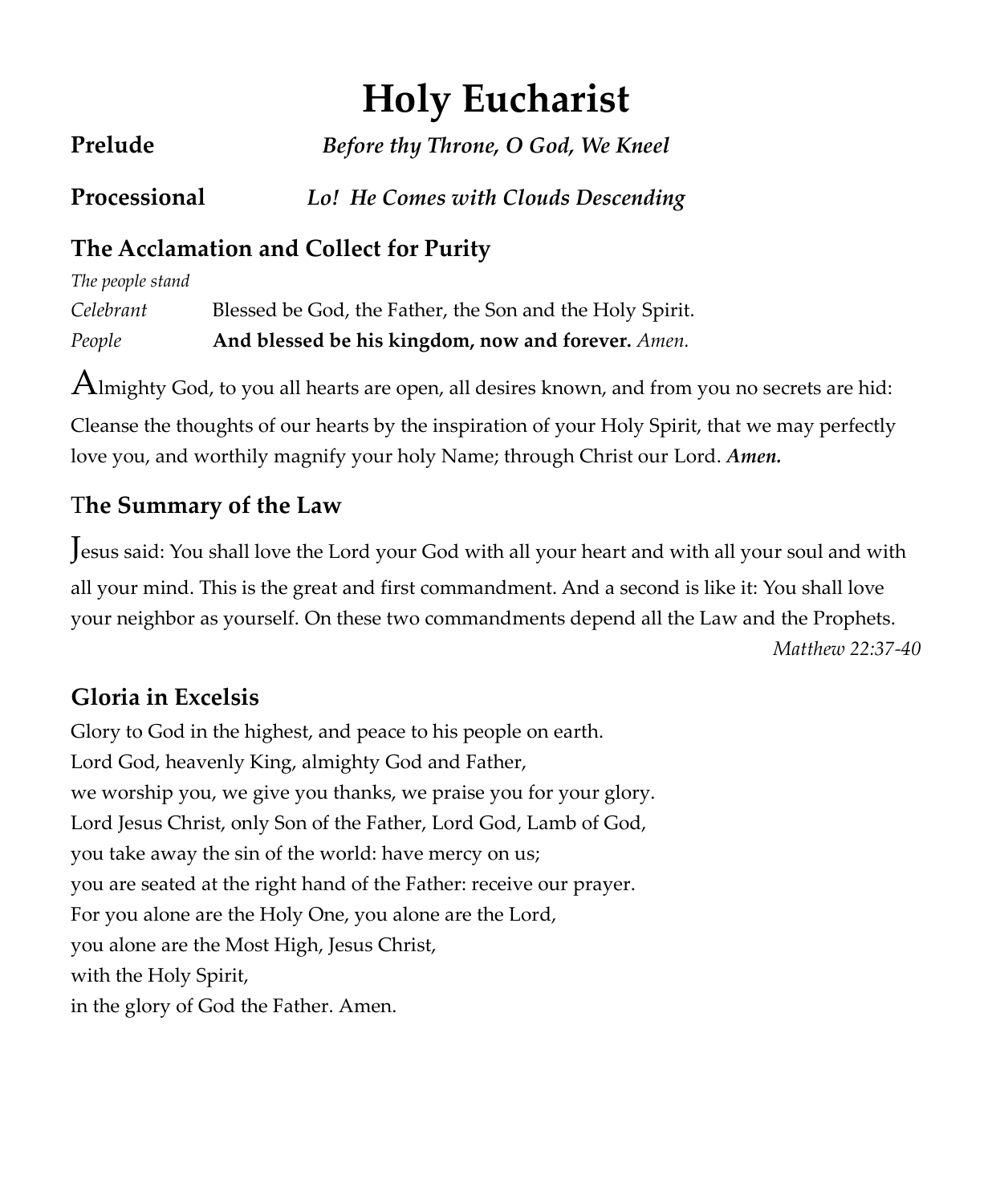### **The Collect of the Day**

| Celebrant | The Lord be with you. |
|-----------|-----------------------|
| People    | And with your spirit. |
| Celebrant | Let us pray.          |

 $O$  God, whose blessed Son came into the world that he might destroy the works of the devil and make us children of God and heirs of eternal life: Grant that, having this hope, we may purify ourselves as he is pure; that, when he comes again with power and great glory, we may be made like him in his eternal and glorious kingdom; where he lives and reigns with you and the Holy Spirit, one God, for ever and ever. **Amen.**

#### **The Lessons**

*The people sit for the reading of the lessons.*

### **The First Lesson**

#### **Amos 5:18-24**

Woe to you who desire the day of the Lord! Why would you have the day of the Lord? It is darkness, and not light, as if a man fled from a lion, and a bear met him, or went into the house and leaned his hand against the wall, and a serpent bit him. Is not the day of the Lord darkness, and not light, and gloom with no brightness in it? "I hate, I despise your feasts, and I take no delight in your solemn assemblies. Even though you offer me your burnt offerings and grain offerings, I will not accept them; and the peace offerings of your fattened animals, I will not look upon them. Take away from me the noise of your songs; to the melody of your harps I will not listen. But let justice roll down like waters, and righteousness like an ever-flowing stream.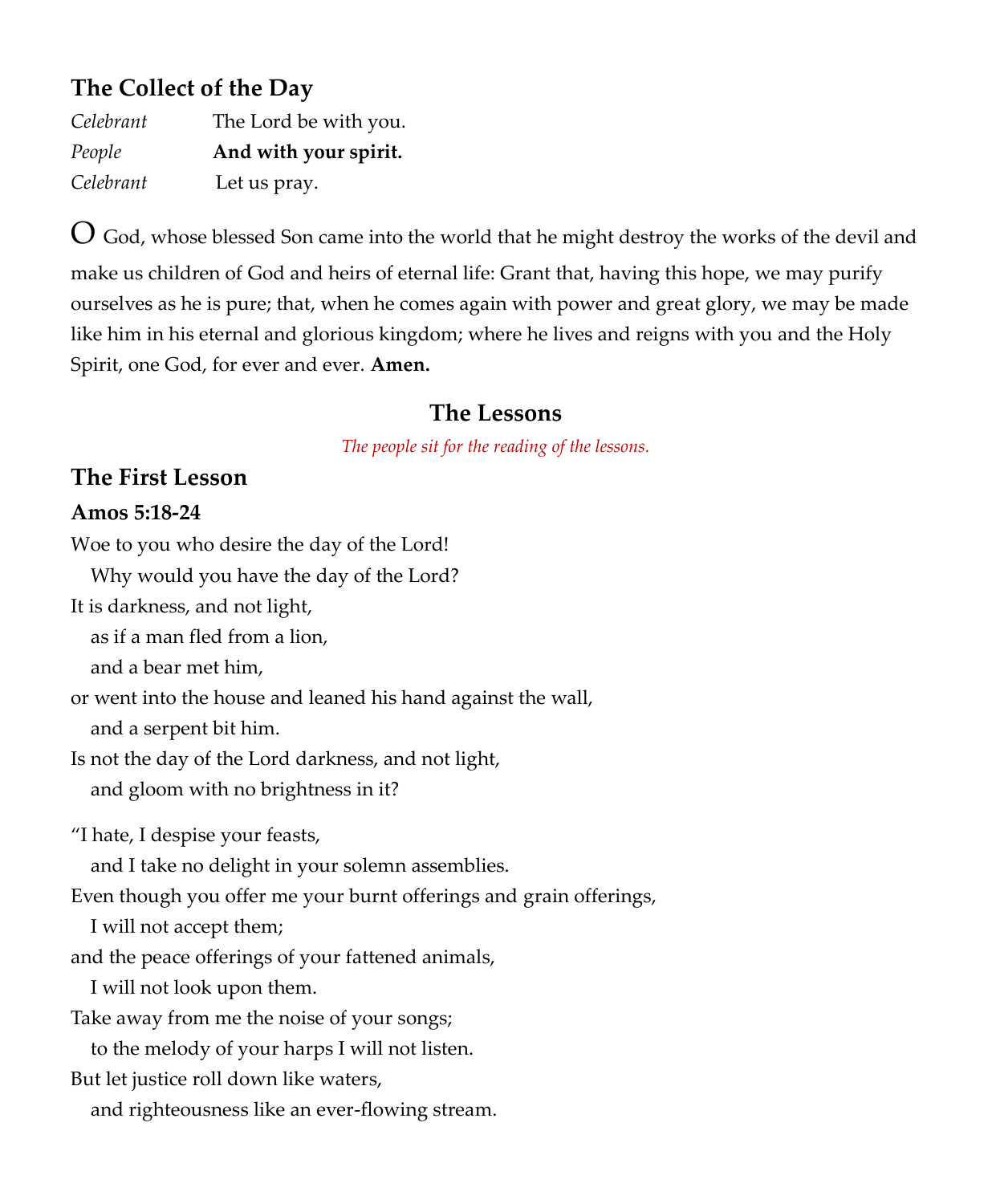*Reader* The Word of the Lord. *People* **Thanks be to God.**

#### **Psalm 70**

| $\mathbf{1}$   | Hasten, O God, to deliver me; *                                              |
|----------------|------------------------------------------------------------------------------|
|                | make haste to help me, O LORD.                                               |
| 2              | Let them be ashamed and confounded who seek after my life; *                 |
|                | let them be turned back and put to confusion who wish me evil.               |
| 3              | Let them be soon brought to shame*                                           |
|                | who cry over me, "Aha! Aha!"                                                 |
| $\overline{4}$ | But let all those who seek you be joyful and glad in you; *                  |
|                | and let all who delight in your salvation say always, "The Lord be praised." |
| 5              | As for me, I am poor and in misery; *                                        |
|                | hasten to me, O God.                                                         |
| 6              | You are my helper and my deliverer; *                                        |
|                | O LORD, do not tarry.                                                        |

### **The Second Lesson**

#### **1 Thessalonians 4:13-18**

But we do not want you to be uninformed, brothers, about those who are asleep, that you may not grieve as others do who have no hope. For since we believe that Jesus died and rose again, even so, through Jesus, God will bring with him those who have fallen asleep. For this we declare to you by a word from the Lord, that we who are alive, who are left until the coming of the Lord, will not precede those who have fallen asleep. For the Lord himself will descend from heaven with a cry of command, with the voice of an archangel, and with the sound of the trumpet of God. And the dead in Christ will rise first. Then we who are alive, who are left, will be caught up together with them in the clouds to meet the Lord in the air, and so we will always be with the Lord. Therefore encourage one another with these words.

*Reader* The Word of the Lord. *People* **Thanks be to God.**

### **The Gospel**

*The people stand facing the procession Celebrant* The Holy Gospel of our Lord Jesus Christ according to Matthew. *People* **Glory to You, Lord Christ.**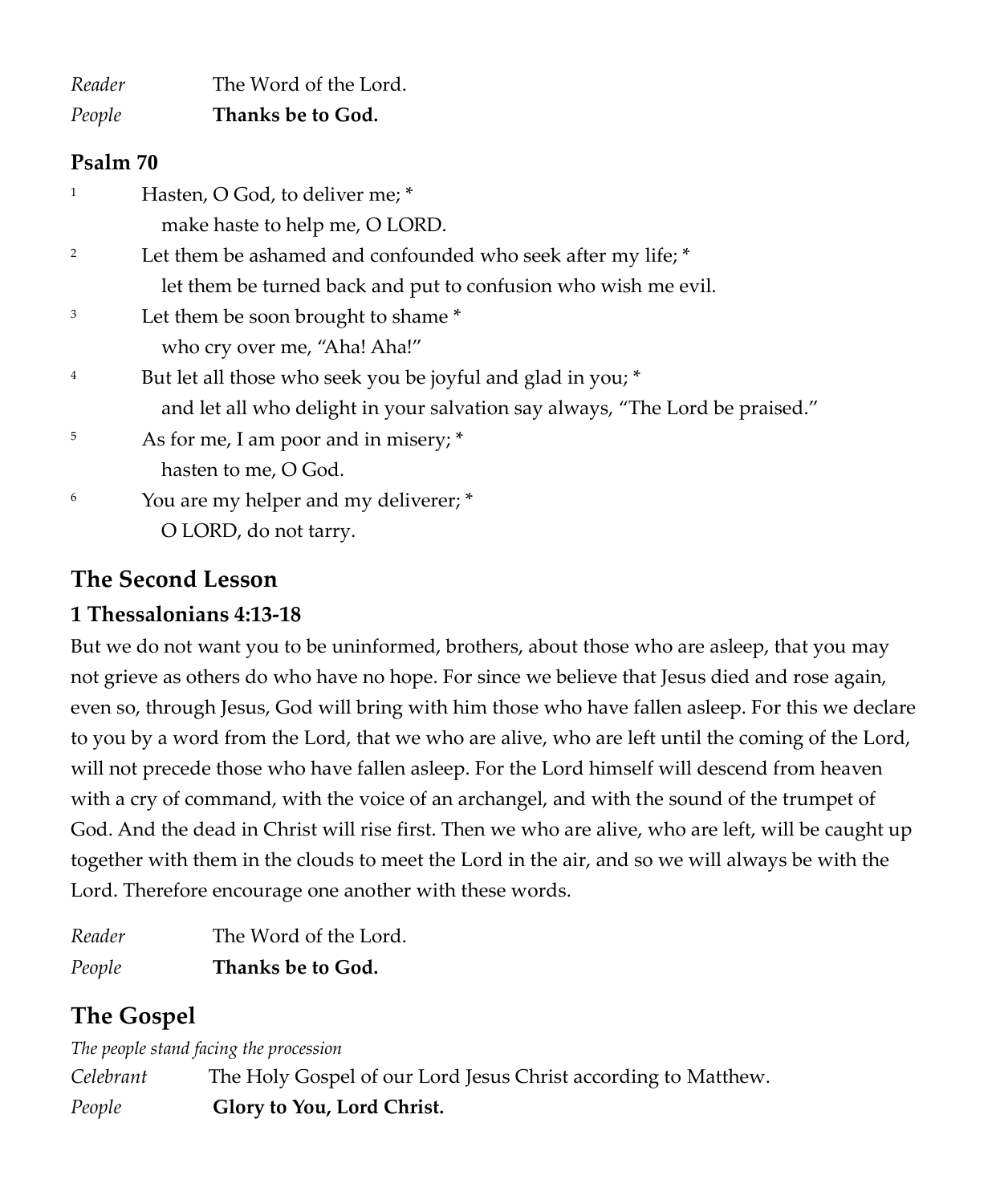#### **Matthew 25:1-13**

"Then the kingdom of heaven will be like ten virgins who took their lamps and went to meet the bridegroom. Five of them were foolish, and five were wise. For when the foolish took their lamps, they took no oil with them, but the wise took flasks of oil with their lamps. As the bridegroom was delayed, they all became drowsy and slept. But at midnight there was a cry, 'Here is the bridegroom! Come out to meet him.' Then all those virgins rose and trimmed their lamps. And the foolish said to the wise, 'Give us some of your oil, for our lamps are going out.' But the wise answered, saying, 'Since there will not be enough for us and for you, go rather to the dealers and buy for yourselves.' And while they were going to buy, the bridegroom came, and those who were ready went in with him to the marriage feast, and the door was shut. Afterward the other virgins came also, saying, 'Lord, lord, open to us.' But he answered, 'Truly, I say to you, I do not know you.' Watch therefore, for you know neither the day nor the hour.

| Celebrant | The Gospel of the Lord.     |
|-----------|-----------------------------|
| People    | Praise to you, Lord Christ. |

**The Sermon Contract Pineau Accounts and Sermon** 

### **The Nicene Creed**

*The people stand, if able Celebrant* Let us confess our faith in the words of the Nicene Creed:

 $W_e$  believe in one God, the Father, the Almighty, maker of heaven and earth, of all that is,

#### visible and invisible.

We believe in one Lord, Jesus Christ, the only-begotten Son of God, eternally begotten of the Father, God from God, Light from Light, true God from true God, begotten, not made, of one Being with the Father. Through him all things were made. For us and for our salvation he came down from heaven: was incarnate from the Holy Spirit and the Virgin Mary, and was made man.

For our sake he was crucified under Pontius Pilate; he suffered death and was buried. On the third day he rose again in accordance with the Scriptures; he ascended into heaven and is seated at the right hand of the Father. He will come again in glory to judge the living and the dead, and his kingdom will have no end.

We believe in the Holy Spirit, the Lord, the giver of life, who proceeds from the Father and the Son. Who, with the Father and the Son, is worshiped and glorified, who has spoken through the Prophets.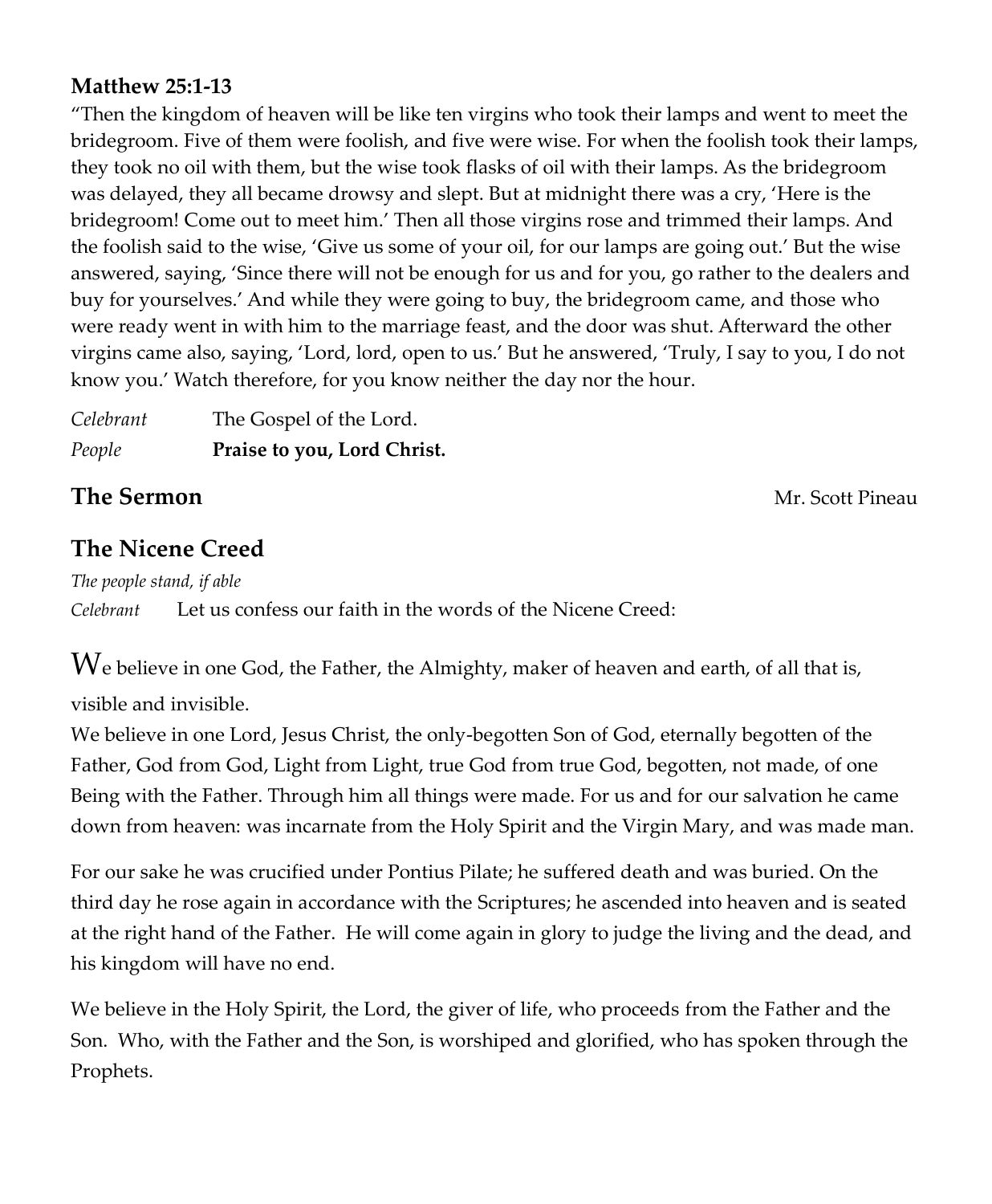We believe in one holy catholic and apostolic Church. We acknowledge one baptism for the forgiveness of sins. We look for the resurrection of the dead, and the life of the world to come. *Amen.*

### **The Prayers of the People**

Let us pray for the Church and for the world, saying, *"hear our prayer."* 

For the peace of the whole world, and for the well-being and unity of the people of God.

*Reader* Lord, in your mercy: *People* **Hear our prayer.** 

For Foley Beach, our Archbishop, and Julian Dobbs, our Bishop, and for all the clergy and people of our Diocese and Congregation.

*Reader* Lord, in your mercy: *People* **Hear our prayer.** 

For all those who proclaim the Gospel at home and abroad; and for all who teach and disciple others.

| Reader | Lord, in your mercy: |
|--------|----------------------|
| People | Hear our prayer.     |

For our brothers and sisters in Christ who are persecuted for their faith.

*Reader* Lord, in your mercy: *People* **Hear our prayer.** 

For our nation, for those in authority, and for all in public service especially our President, Mr. Donald Trump.

*Reader* Lord, in your mercy: *People* **Hear our prayer.**

For all those who are in trouble, sorrow, need, sickness, or any other adversity.

*Reader* Lord, in your mercy:

*People* **Hear our prayer.**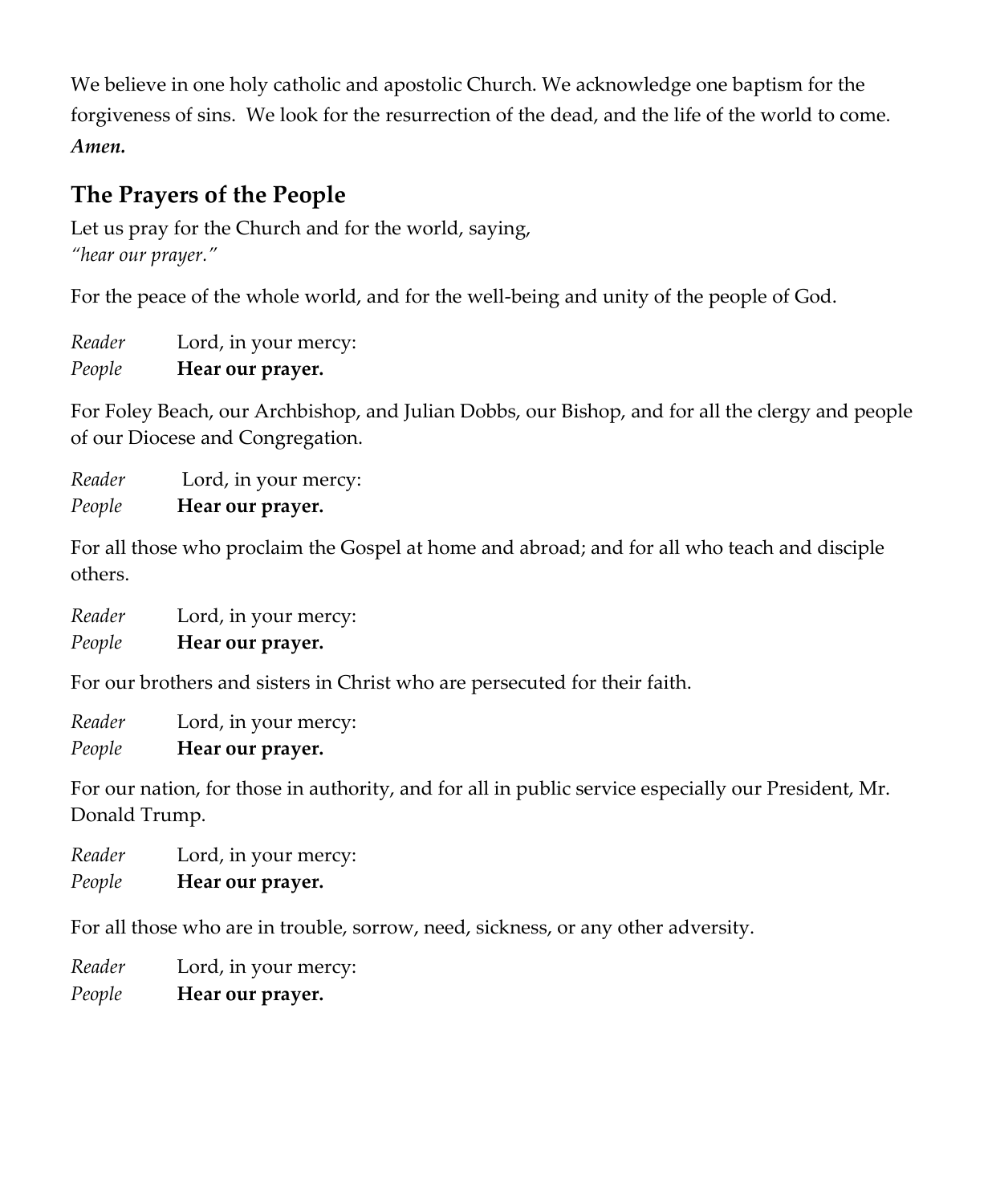We bless your holy Name for all your servants who departed this life in your faith and fear, praying you would grant us grace to follow their good examples, that with them we might partake in your heavenly kingdom.

I invite you to add your own additional prayers and thanksgivings at this time.

Heavenly Father, grant these our prayers for the sake of Jesus Christ, our only Mediator and Advocate, who lives and reigns with you in the unity of the Holy Spirit, one God, now and for ever. **Amen.**

### **The Confession of Sin**

*Celebrant* Let us confess our sins against God and our neighbors. *The people kneel if able and pray together*

Almighty God, Father of our Lord Jesus Christ, maker of all things, judge of all people: We acknowledge and bewail our manifold sins and wickedness, which we from time to time most grievously have committed, by thought, word, and deed, against your divine Majesty, provoking most justly your wrath and indignation against us. We do earnestly repent, and are heartily sorry for these our misdoings; the remembrance of them is grievous unto us, the burden of them is intolerable.

Have mercy upon us, have mercy upon us, most merciful Father; for your Son our Lord Jesus Christ's sake, forgive us all that is past; and grant that we may ever hereafter serve and please you in newness of life, to the honor and glory of your Name; through Jesus Christ our Lord. Amen.

#### *Celebrant stands and says*

Almighty God, our heavenly Father, who in his great mercy has promised forgiveness of sins to all those who sincerely repent and with true faith turn to him, have mercy upon you, pardon and deliver you from all your sins, confirm and strengthen you in all goodness, and bring you to everlasting life; through Jesus Christ our Lord. *Amen.*

### **The Comfortable Words**

#### *The Celebrant says*

Hear the Word of God to all who truly turn to him.

If anyone sins, we have an advocate with the Father, Jesus Christ the righteous. He is the propitiation for our sins, and not for ours only but also for the sins of the whole world.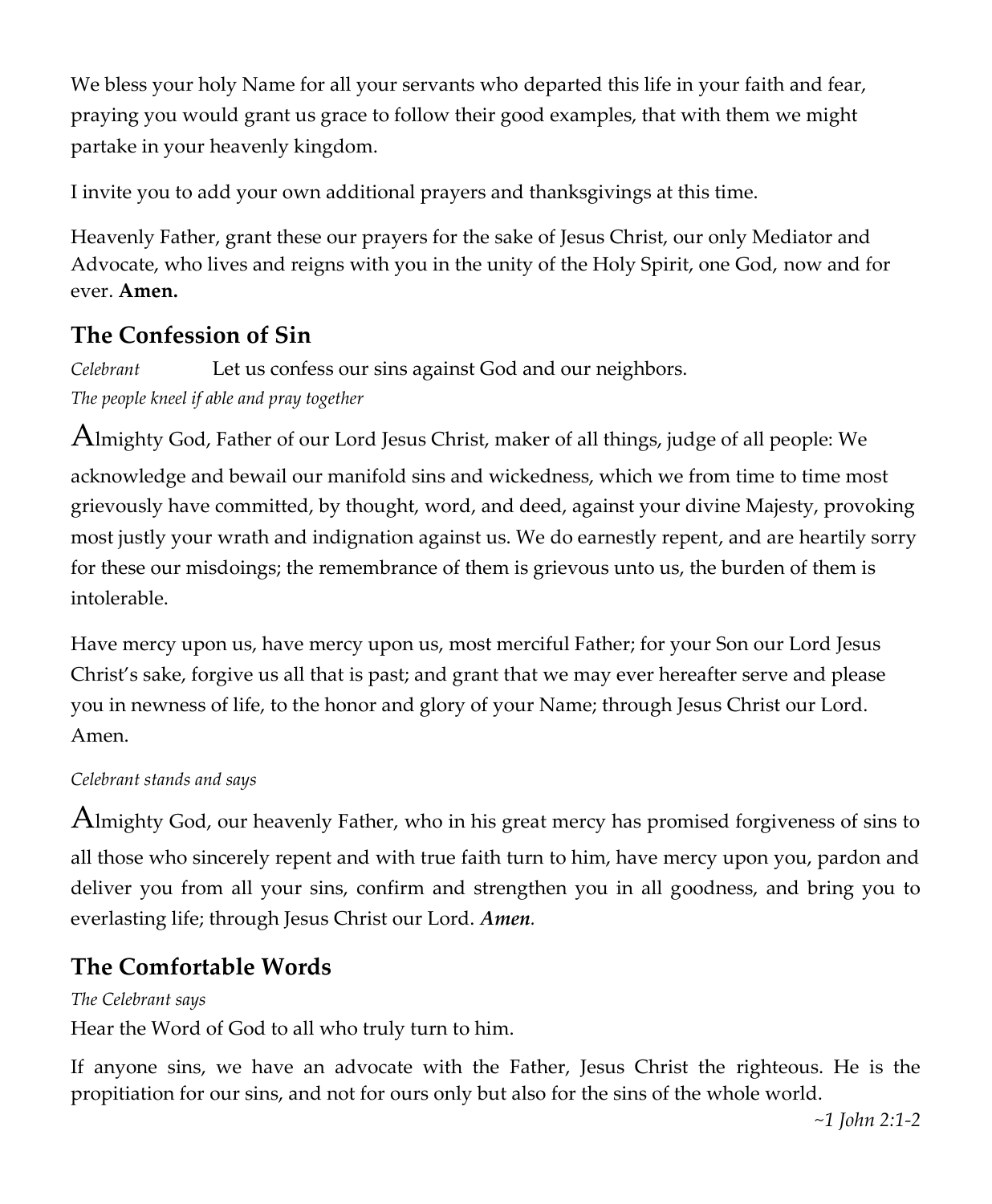### **The Peace**

*Celebrant* The peace of the Lord be always with you. *People* **And with your spirit.**

*Then the Celebrants and People may greet one another in the name of the Lord.*

#### **Announcements**

### **Birthdays and Anniversaries**

### **The Offertory**

*Celebrant* Ascribe to the Lord the glory due his name; bring an offering, and come into his courts!

*\*If you are a guest with us today, please do not feel obligated to give an offering. If you are a regular attender at Good Shepherd, you may give your tithe in several ways. There is an offering box at the rear of the sanctuary where you may drop your tithe, or you can mail checks to 360 Conklin Avenue, Binghamton, NY, 13903. You can also give online throug[h Breeze](https://goodshepherdbinghamton.breezechms.com/give/online) or you can text a donation through Breeze at 607-882-6551. Good Shepherd also has a PayPal account. If you choose to give vi[a PayPal](https://www.paypal.me/GSBinghamton?utm_source=unp&utm_medium=email&utm_campaign=PPC000654&utm_unptid=42acbf38-6ada-11ea-b9a4-b875c0f50354&ppid=PPC000654&cnac=US&rsta=en_US&cust=8MVRVDQC795TS&unptid=42acbf38-6ada-11ea-b9a4-b875c0f50354&calc=69b6c6cb4a105&unp_tpcid=ppme-social-business-profile-created&page=main:email:PPC000654:::&pgrp=main:email&e=cl&mchn=em&s=ci&mail=sys) you can avoid fees by paying directly from your bank. Be sure to uncheck the box that says, "paying for goods and services" at the bottom or paypal will charge Good Shepherd a fee. As always, thank you for your great generosity and kind support.*

#### **Offertory Music** *Keep Your Lamps Trimmed and Burning*

### **The Presentation of the Gifts**

| People           | And of thine own have we given thee. |
|------------------|--------------------------------------|
| Celebrant        | All things come of thee O Lord       |
| The People Stand |                                      |

## **The Great Thanksgiving**

| Celebrant | The Lord be with you.                   |
|-----------|-----------------------------------------|
| People    | And with your spirit.                   |
| Celebrant | Lift up your hearts.                    |
| People    | We lift them to the Lord.               |
| Celebrant | Let us give thanks to the Lord our God. |
| People    | It is just and right so to do.          |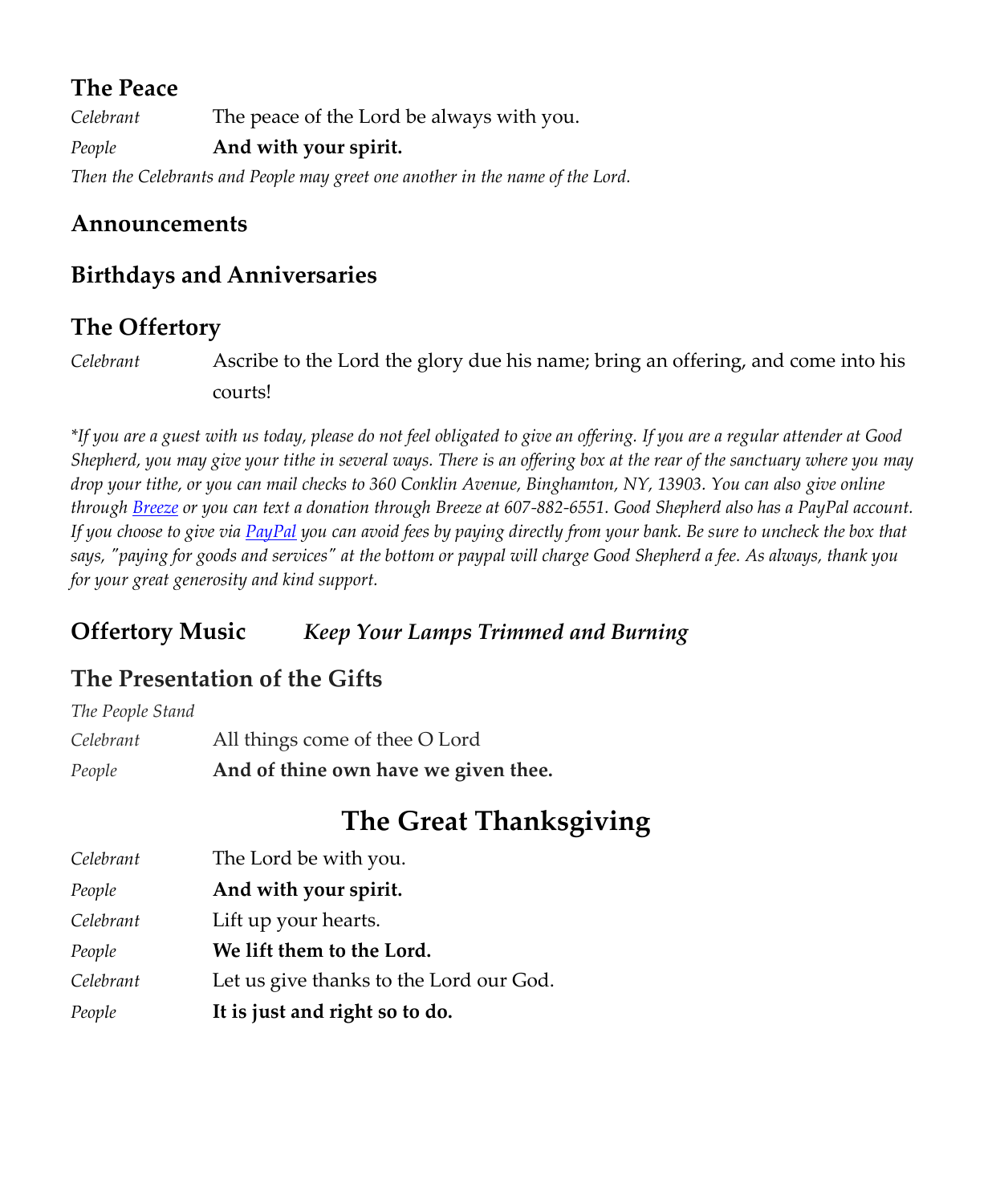*Then, facing the Table, the Celebrant proceeds*

It is right, and a good and joyful thing, always and everywhere to give thanks to you, Father Almighty, Creator of heaven and earth.

Through Jesus Christ our Lord, who on the first day of the week overcame death and the grave, and by his glorious resurrection opened to us the way of everlasting life.

Therefore we praise you, joining our voices with Angels and Archangels and with all the company of heaven, who for ever sing this hymn to proclaim the glory of your Name:

### **The Sanctus**

*The people remain standing and say*

Holy, Holy, Holy Lord God of power and might Heaven and Earth are full of your glory Hosanna in the Highest. Blessed is he who comes in the name of the Lord Hosanna in the Highest, Hosanna in the Highest.

*The people kneel. The Celebrant continues*

All praise and glory is yours, O God our heavenly Father, for in your tender mercy, you gave your only Son Jesus Christ to suffer death upon the cross for our redemption. He made there, by his one oblation of himself once offered, a full, perfect, and sufficient sacrifice, oblation, and satisfaction, for the sins of the whole world; and he instituted, and in his Holy Gospel commanded us to continue, a perpetual memory of his precious death and sacrifice, until his coming again.

And now, O merciful Father; in your great goodness, we ask you to bless and sanctify, with your Word and Holy Spirit, these gifts of bread and wine, that we, receiving them according to your Son our Savior Jesus Christ's holy institution, in remembrance of his death and passion, may be partakers of his most blessed Body and Blood.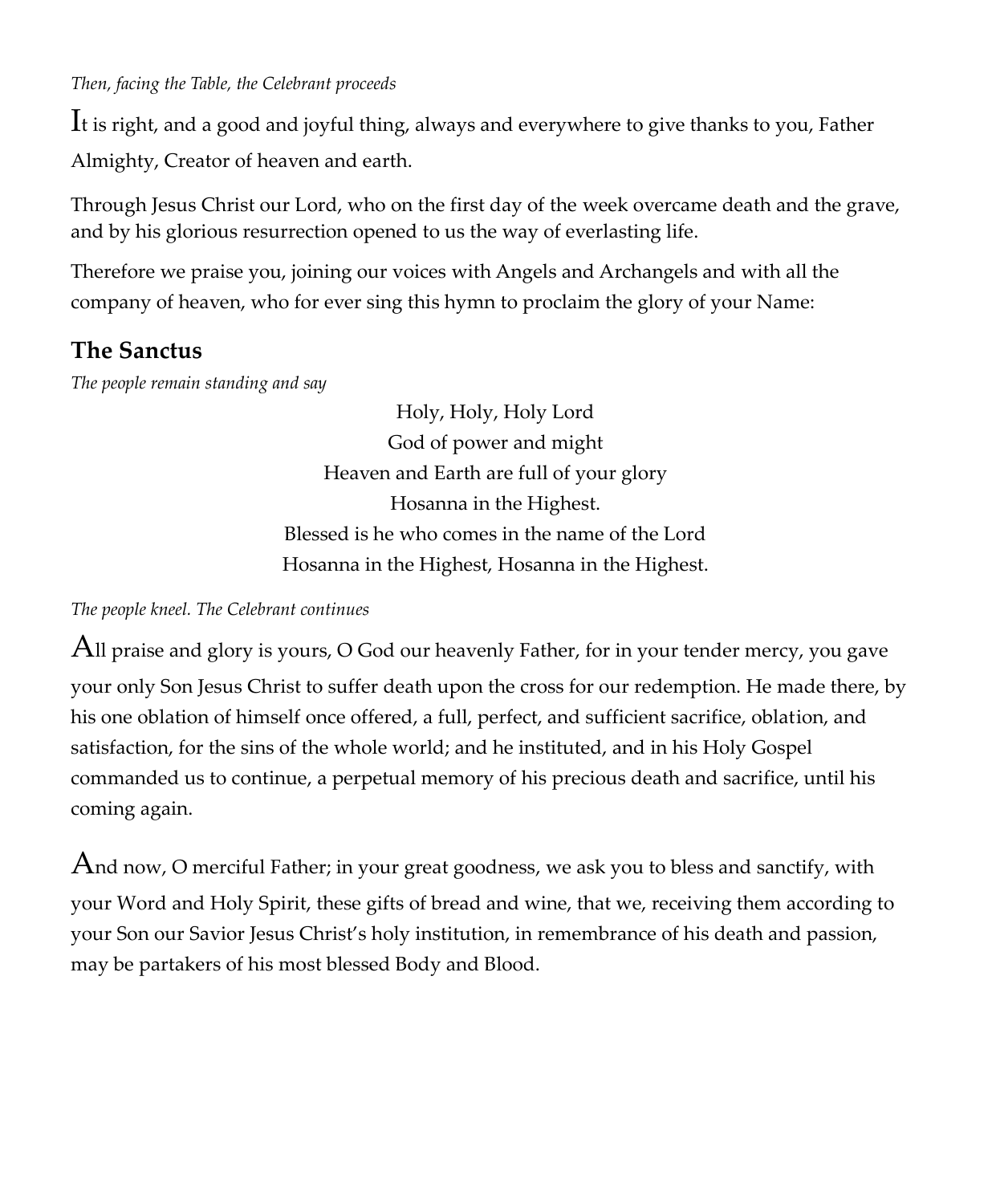$\rm{F}$ or on the night that he was betrayed, our Lord Jesus Christ took bread; and when he had given thanks, he broke it, and gave it to his disciples, saying, "Take, eat; this is my Body which is given for you: Do this in remembrance of me." Likewise, after supper, Jesus took the cup, and when he had given thanks, he gave it to them, saying, "Drink this, all of you; for this is my Blood of the New Covenant, which is shed for you, and for many, for the forgiveness of sins: Whenever you drink it, do this in remembrance of me." Therefore we proclaim the mystery of faith

#### *Celebrant and People say together*

Christ has died, Christ is risen, Christ will come again

And here we offer and present to you, O Lord, ourselves, our souls and bodies, to be a reasonable, holy, and living sacrifice; humbly pleading that all those who shall partake of this Holy Communion may worthily receive the most precious Body and Blood of your Son Jesus Christ; that, by the Holy Spirit, we may be filled with your grace and heavenly benediction, and made one body with him, so that he may dwell in us, and we in him.

By him, and with him, and in him, in the unity of the Holy Spirit, all honor and glory is yours, Almighty Father, now and forever. *Amen.*

And now, as our Savior Christ has taught us, we are bold to pray:

### **The Lord's Prayer**

*The people remain kneeling, and say*

Our Father, who art in heaven, hallowed be thy Name. Thy kingdom come, thy will be done, on earth as it is in heaven. Give us this day our daily bread. And forgive us our trespasses, as we forgive those who trespass against us. And lead us not into temptation, but deliver us from evil. For thine is the kingdom, and the power, and the glory, forever and ever. Amen.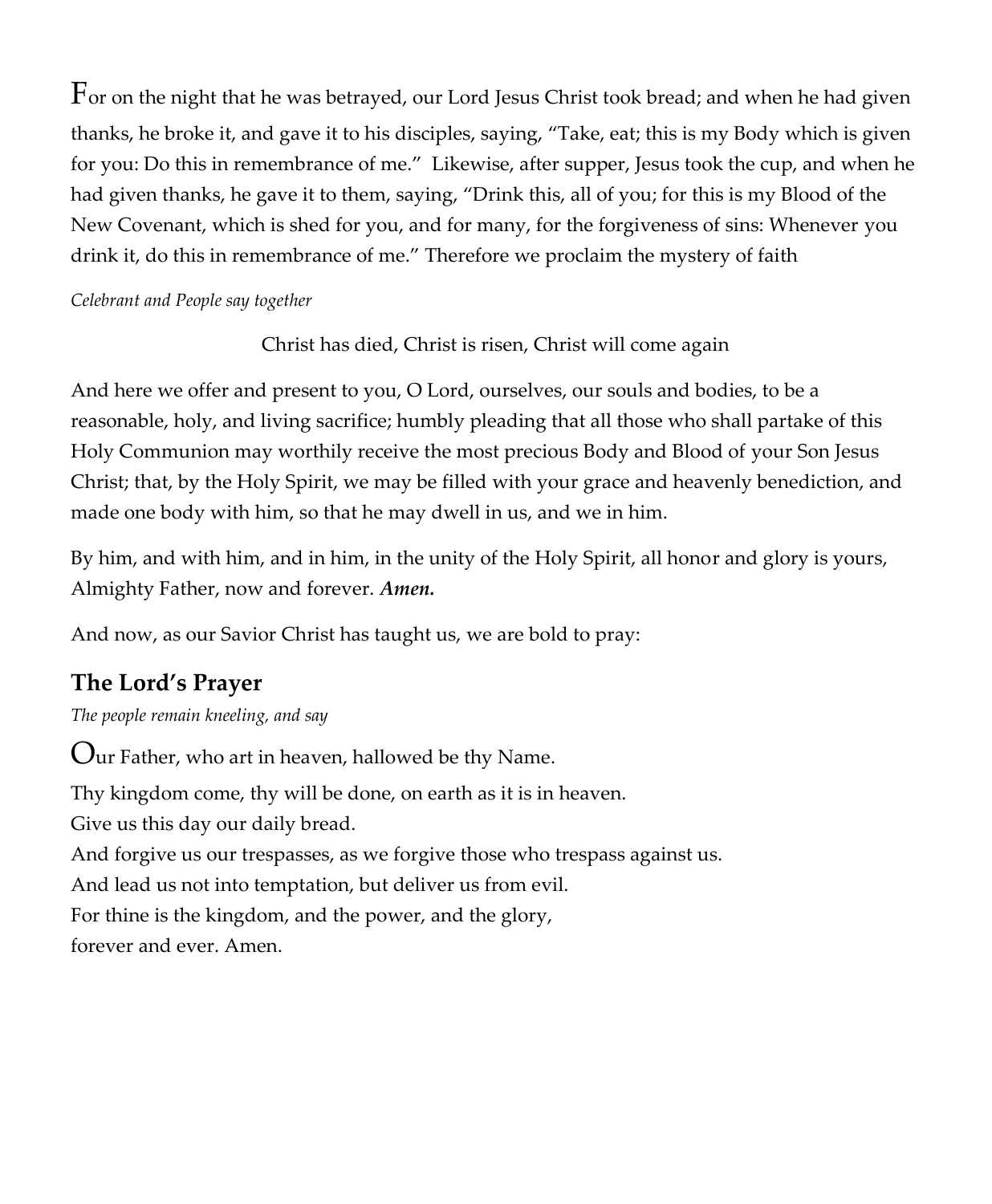### **The Fraction**

*The people remain kneeling and say*

*Celebrant* Alleluia. Christ our Passover Lamb has been sacrificed, once for all upon the Cross.

*People* **Therefore let us keep the feast. Alleluia.**

### **The Prayer of Humble Access**

*Celebrant and people say together*

We do not presume to come to this your Table, O merciful Lord, trusting in our own righteousness, but in your manifold and great mercies. We are not worthy so much as to gather up the crumbs under your Table. But you are the same Lord whose property is always to have mercy. Grant us, therefore, gracious Lord, so to eat the flesh of your dear Son Jesus Christ, and to drink his blood, that we may evermore dwell in him, and he in us. *Amen.*

### **The Communion of the People**

*All Christians baptized in any denomination and in good standing with their home church are welcome to take Communion. If you are unable to take communion for any reason, you are warmly invited to the rail for a prayer and blessing: just place your hands across your chest and one of the pastors will bless and pray for you. If you are in a wheelchair or are unable to come forward for any reason, please let an usher know and we will bring the Sacrament to you in your pew. Gluten free wafers are available upon request when you come forward.*

### **The Invitation**

*Celebrant*

The Gifts of God for the people of God. Take them in remembrance that Christ died for you, and feed on him in your hearts, by faith, with thanksgiving.

### **Communion Music** *It is Well with My Soul*

### **The Post-Communion Prayer**

*The people kneel.* 

*Celebrant* The Lord be with you. *People* **And with your spirit.**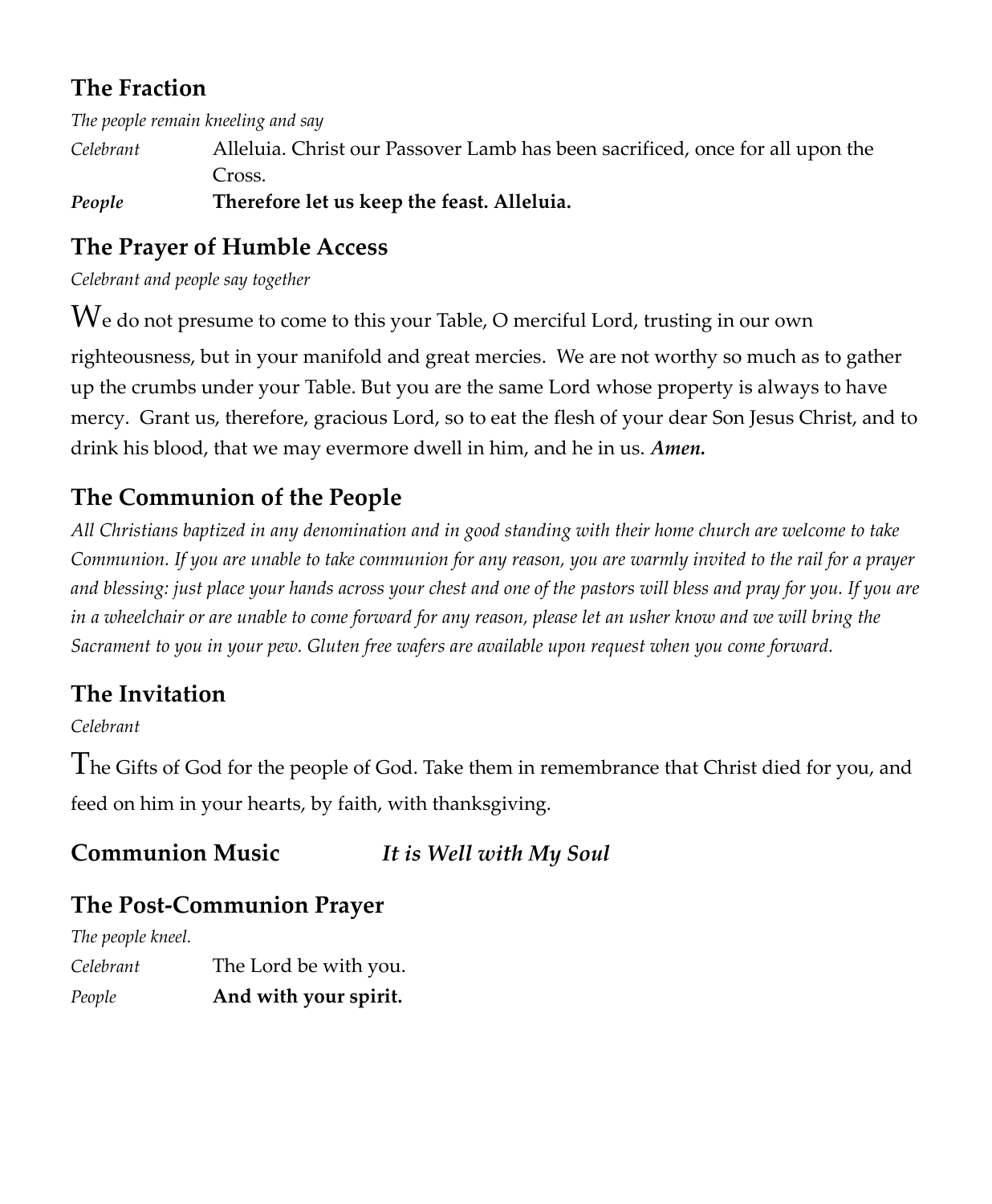#### *Celebrant and People*

Almighty and ever-living God, we thank you for feeding us, in these holy mysteries, with the spiritual food of the most precious Body and Blood of your Son our Savior Jesus Christ; and for assuring us, through this Sacrament, of your favor and goodness towards us; and that we are true members of the mystical body of your Son, the blessed company of all faithful people; and are also heirs, through hope, of your everlasting kingdom. And we humbly ask you, heavenly Father, to assist us with your grace, that we may continue in that holy fellowship, and do all such good works as you have prepared for us to walk in; through Jesus Christ our Lord, to whom with you and the Holy Spirit, be all honor and glory, now and forever. Amen.

#### **The Blessing**

*Celebrant* 

The peace of God, which passes all understanding, keep your hearts and minds in the knowledge and love of God, and of his Son Jesus Christ our Lord; and the blessing of God Almighty, the Father, the Son, and the Holy Spirit, be upon you, and remain with you forever and ever. *Amen.*

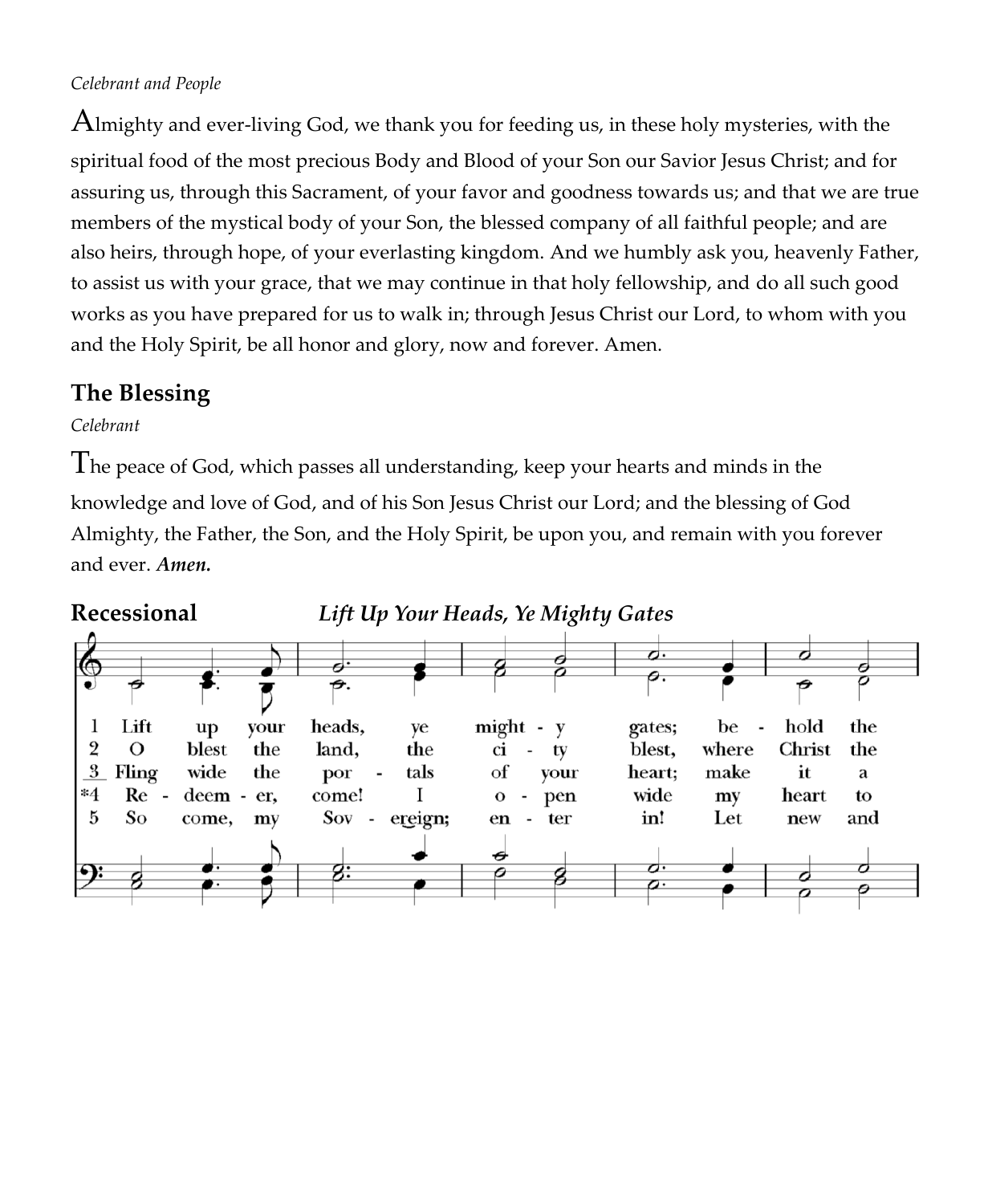

### **The Dismissal**

*Celebrant* Let us go forth into the world, rejoicing in the power of the Holy Spirit. Alleluia, Alleluia.

*People* **Thanks be to God. Alleluia, Alleluia.**

**Postlude** *Rejoice! Rejoice, Believers*

*Thank you for worshiping at Anglican Church of The Good Shepherd this morning!*

*We would be so grateful if you would deposit your used bulletins in one of the recycling bins located near the exits of the sanctuary as you pass by.*